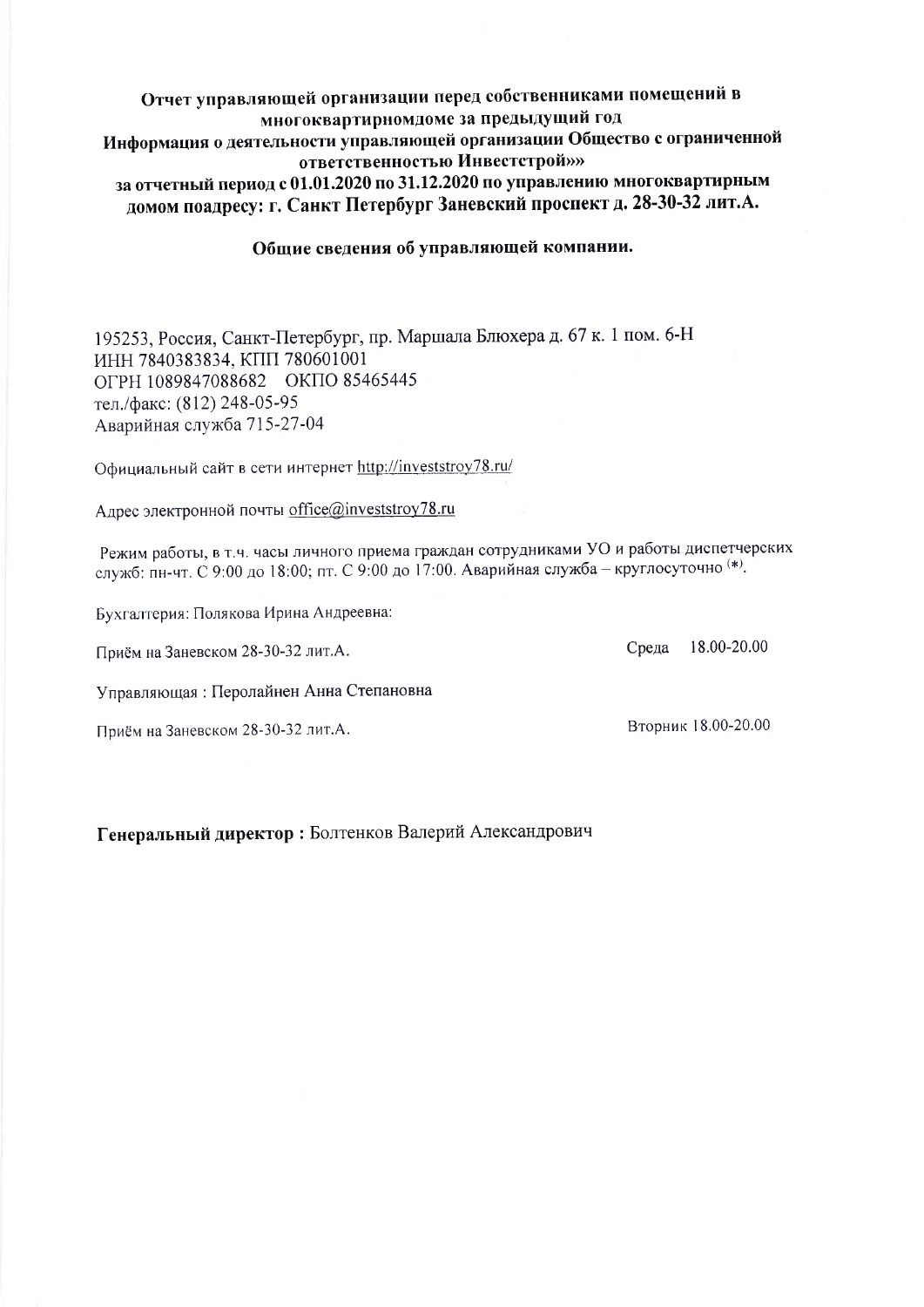# Глава 1 Раздел 1.

# Техническое состояние многоквартирного дома

| $N_2$           | Наименование                 | общего<br>Техническое состояние элементов                                                                              |  |
|-----------------|------------------------------|------------------------------------------------------------------------------------------------------------------------|--|
| $\Pi/\Pi$       | конструктивных<br>элементов  | имущества                                                                                                              |  |
|                 |                              |                                                                                                                        |  |
| $\mathbf{1}$    | Фундамент, цоколь            | удовлетворительное                                                                                                     |  |
| $\overline{2}$  | $\,$ M<br>(наружные<br>Стены | значительные нарушения облицовочного плиточного<br>покрытия                                                            |  |
|                 | внутренние)                  | Удовлетворительное, нарушения штукатурного и<br>окрасочного покрытия                                                   |  |
| $\mathfrak{Z}$  | Крыльцо, лестницы            | удовлетворительное                                                                                                     |  |
| $\overline{4}$  | Балконы                      | Ограждения балконов в неудовлетворительном<br>состоянии                                                                |  |
| 5               | Перекрытия                   | удовлетворительное                                                                                                     |  |
| 6               | Крыша, кровля                | Удовлетворительное, крыша над нежилыми<br>помещениями требует ремонта., значительные<br>разрушения водосточных желобов |  |
| $7\phantom{.0}$ | Полы                         | Удовлетворительное, местами необходимо менять<br>напольное покрытие.                                                   |  |
|                 | проемы                       |                                                                                                                        |  |
| 8.1             | Окна                         | Удовлетворительное, требуется замена деревянных окон                                                                   |  |
| 8.2             | Двери                        | Удовлетворительное, требуется замена деревянных<br>дверей                                                              |  |
|                 | отделка                      |                                                                                                                        |  |
| 9.1             | Внутренняя                   | Удовлетворительное, требуется косметический ремонт                                                                     |  |
| 9.2             | Наружная                     | Требуется восстановления защитного покрытия,<br>герметизация межпанельных стыков                                       |  |
|                 | Инженерные системы           |                                                                                                                        |  |
| 10.1            | Электроснабжение             | Удовлетворительное, требуется ремонт                                                                                   |  |
| 10.2            | Холодное водоснабжение       | удовлетворительное                                                                                                     |  |
| 10.3            | Горячее водоснабжение        | удовлетворительное                                                                                                     |  |
| 10.4            | Водоотведение                | Удовлетворительное, требуется текущий ремонт                                                                           |  |
| 10.5            | Отопление                    | удовлетворительное                                                                                                     |  |
|                 | прочее                       |                                                                                                                        |  |
| 11.1            | Мусоропровод                 | Удовлетворительное, требуется ремонт мусороприёмных<br>камер                                                           |  |
| 11.2            | Лифт (12 шт)                 | удовлетворительное                                                                                                     |  |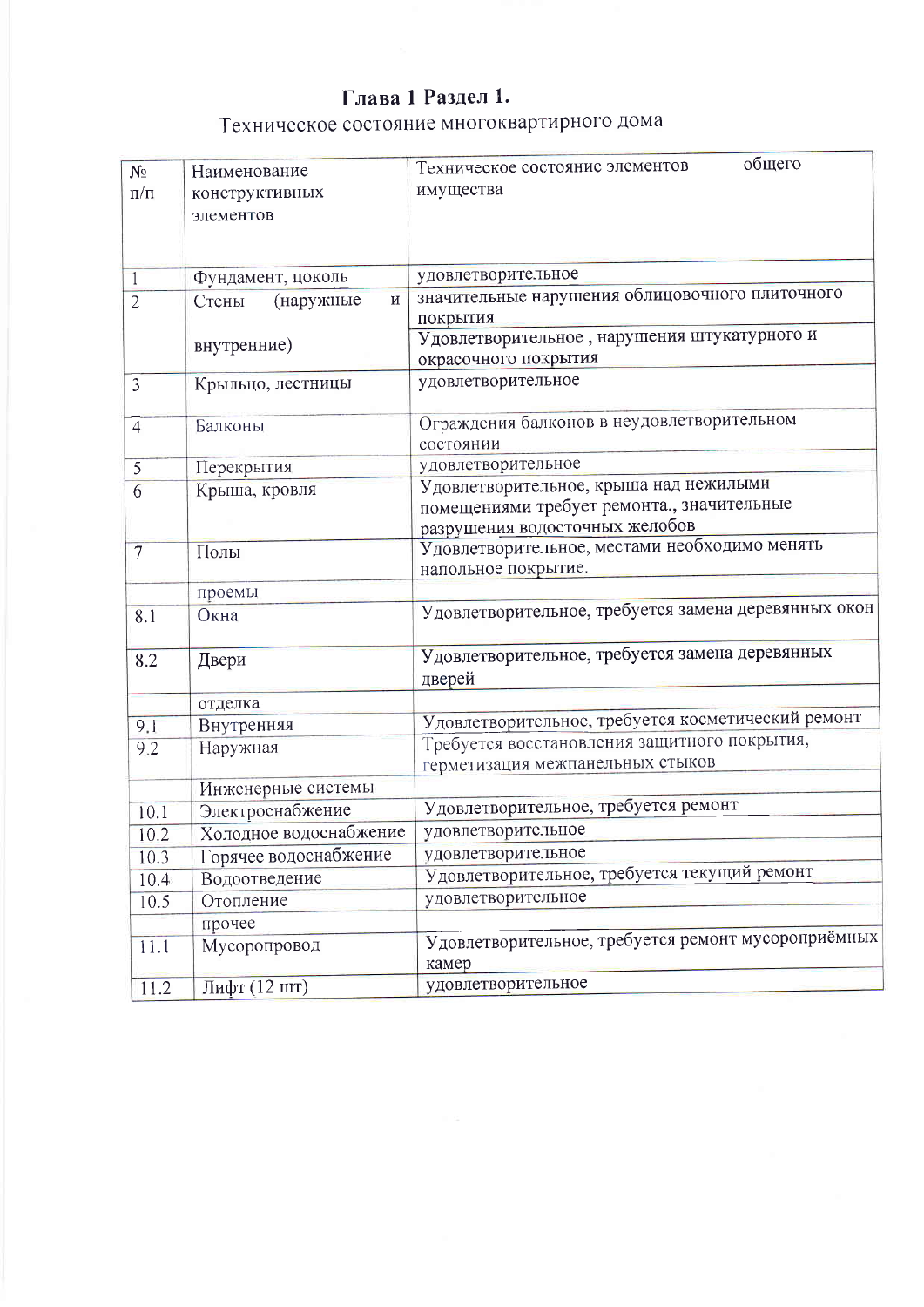# Раздел 2. Сведения о выполненных работах /оказанных услугах по содержанию иремонту общего имущества в многоквартирном доме:

### Наименование работ:

За период 2020 года на доме Заневский проспект д. 28-30-32 лит. А. были выполнены работы поуправлению и содержанию МКД в части:

# 1. Работа по проведению обязательных в отношении общего имущества мероприятий.

| Перечень<br>работ (услуг)                               | Периодичность<br>проведения работ | Сведения о выполнении<br>работ (результат) |
|---------------------------------------------------------|-----------------------------------|--------------------------------------------|
| Уборка мест общего                                      |                                   |                                            |
| пользования в                                           |                                   |                                            |
| многоквартирном доме                                    | По графику                        | выполняется                                |
| Уборка и очистка придомовой                             |                                   | выполняется                                |
| территории                                              | ежедневно                         |                                            |
| Освещение придомовых                                    |                                   |                                            |
| территорий, площадок,                                   |                                   | выполняется                                |
| лестничных маршей                                       | Ежедневно, по заявкам.            |                                            |
| Содержание конструктивных                               | Ежедневно/по мере                 | выполняется                                |
| элементов жилого дома                                   | необходимости                     |                                            |
| Содержание внутридомовых                                | постоянно                         | выполняется                                |
| сетей отопления                                         |                                   |                                            |
| Содержание внутридомовых                                | постоянно                         | выполняется                                |
| сетей горячего водоснабжения                            |                                   |                                            |
| Содержание внутридомовых                                |                                   |                                            |
| сетей холодного                                         | постоянно                         | выполняется                                |
| водоснабжения                                           |                                   |                                            |
| Содержание внутридомовых                                | постоянно                         | выполняется                                |
| канализационных сетей                                   |                                   |                                            |
| Содержание внутридомовых<br>сетей и электрооборудования | постоянно                         | выполняется                                |
| Выполнение работ по                                     | постоянно                         | выполняется                                |
| устранению аварийных                                    |                                   |                                            |
| ситуаций                                                |                                   |                                            |
| Услуги по управлению                                    |                                   |                                            |
| многоквартирным домом                                   | постоянно                         | выполняется                                |
| Услуги по начислению и                                  |                                   |                                            |
| подготовке платежных                                    |                                   |                                            |
| документов за жилищно-                                  |                                   |                                            |
| коммунальные услуги                                     | ежемесячно                        | выполняется                                |
| Текущий ремонт                                          | постоянно                         | выполняется                                |
| Сбор и вывоз твердых                                    |                                   |                                            |
| бытовых отходов                                         | По графику                        | выполняется                                |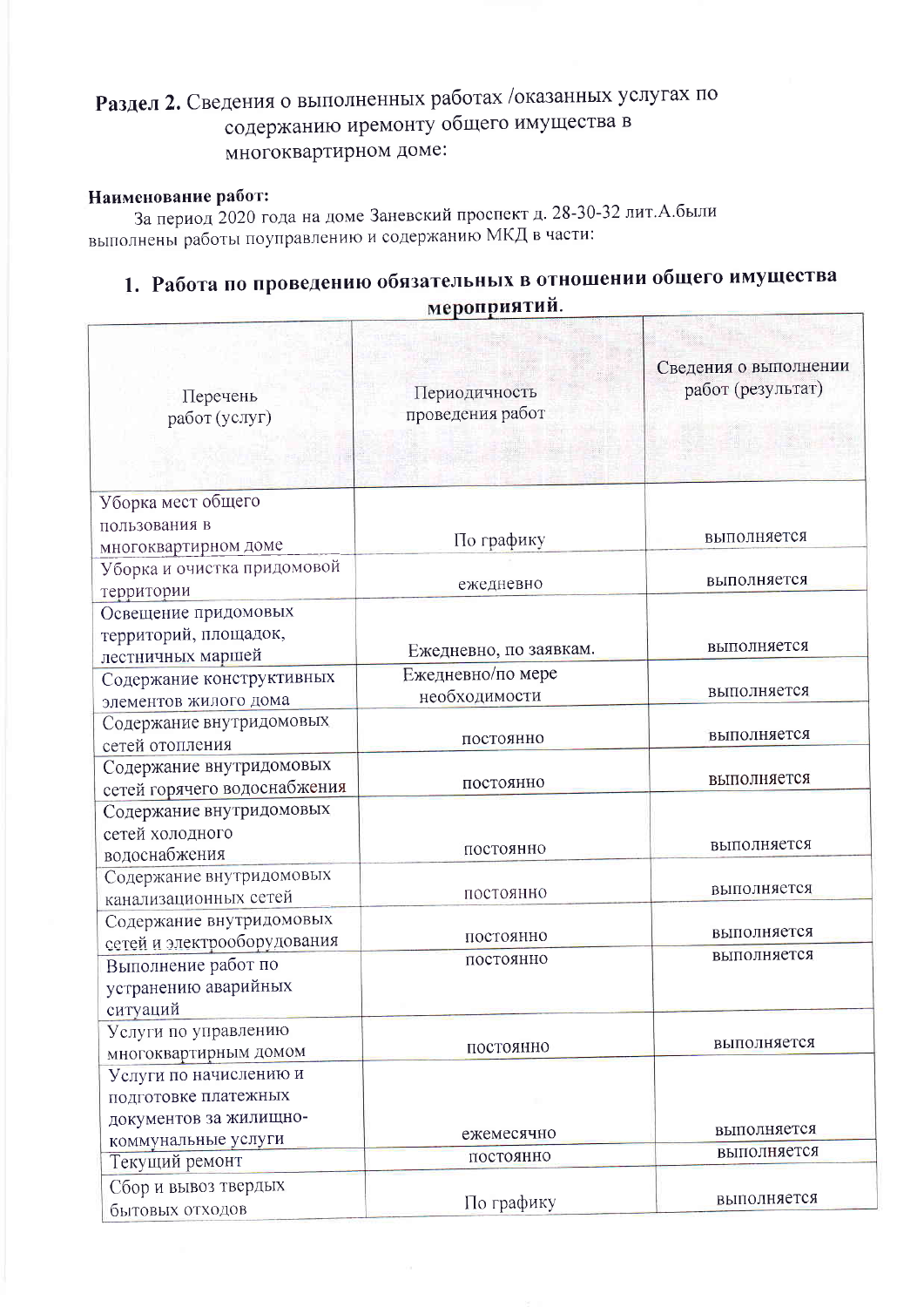### Работа по проведению обязательных в отношении общего  $2.$ имуществамероприятий по энергосбережению и повышению энергетической

#### эффективности.

В период эксплуатации МКД были выполнены работы по постоянному постоянном контроле  $3a$  $\mathbf{B}$ выражающиеся обслуживанию техническому работоспособностью здания, каждого его элемента в отдельности. Не допущено перерывов в предоставлении коммунальных ресурсов.

## 2.1. ИТП и система теплоснабжения

В рамках обслуживания проведены работы по сезонной подготовке ИТП к эксплуатации к отопительному периоду. (проведены промывки всех необходимых узлов, проведена проверка и опрессовка системы на целостность избыточным выдержавшие проверку заменены уплотнительные прокладки не давлением, избыточным давлением, прочистка всех грязевиков), ревизия арматуры и оборудования приборов КИП (контрольно-измерительных приборов) и автоматики В период эксплуатации на системах ИТП не допущено не одного случая остановки в работе, а также серьезных утечек теплоносителя. - проведение гидравлических испытаний, ремонт, поверка и наладка комплекса устройств, обеспечивающих бесперебойную подачу тепла в квартиры включая внутридомовые сети, тепловые пункты, системы отопления;

В период эксплуатации на системе теплоснабжения проведено:

Прочищены все грязевики

Регулировка редукторов давления в ИТП - 3шт

Ремонт обратных клапанов и их чистка

Протянуты все фланцевые соединения.

Прочищены обратные клапана 12 штук.

Проводилась постоянная регулировка отопления в отопительный период

Регулировка циркуляции горячего водоснабжения

За время эксплуатации случаев нанесения ущерба в результате возникновения аварийных ситуации не допущено. Проведены плановые работы по предотвращению Отрабатывались теплоснабжения. **BCCX** труб осмотры Проведены аварий. незамедлительно заявки жильцов МКД. Случаев заморозки топления в отопительный период не допущено.

# 2.2. Система водоснабжения здания

В период эксплуатации на системе водоснабжения проведено:

Прочистка всех грязевиков водоснабжения

За период эксплуатации ситуаций подтопления от общих стояков водоснабжения не допущено, проведены плановые работы по предупреждению аварийных ситуаций. Проведены работы по осмотру задвижек их постоянной работе, для предотвращения выхода их из строя.

### 2.3. Оконные проёмы

В целях энергосбережения произведена замена деревянных окон на металлопластиковые. Произведена штукатурка откосов.

## 2.2. Система канализации

За период эксплуатации ликвидировано 3 случая засорения системы бытовыми отходами. А также 6 случаев аварии общегородской канализации канализации в результате которых было подтопление технических помещений. Отрабатывались заявки жильцов МКД.

# 2.3. Система электроснабжения.

2.5.1 В период эксплуатации системы электроснабжения здания, серьезных перерывов  $\mathbf{B}$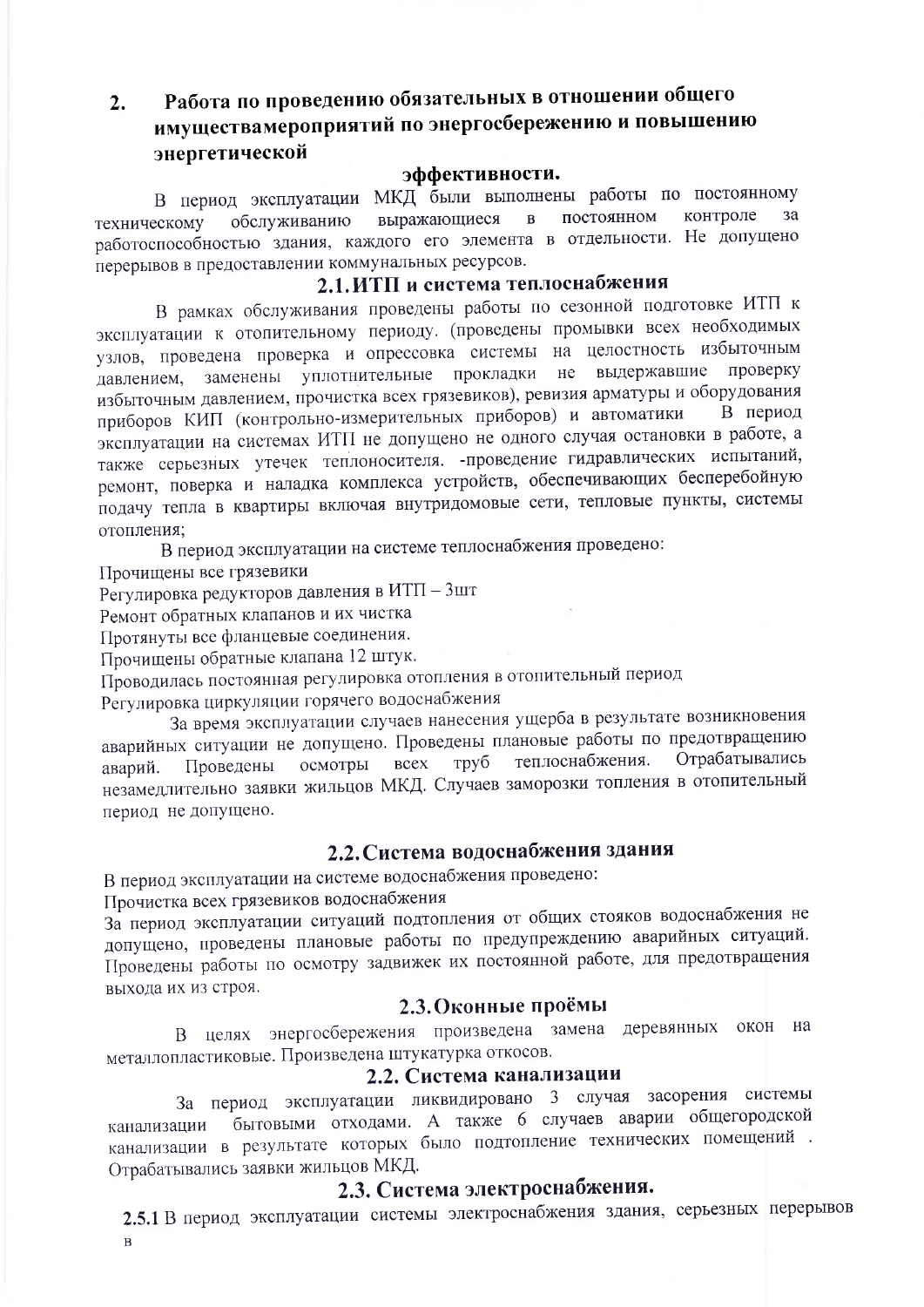подаче электрической энергии потребителям допущено не было.

Устранено несколько случаев аварийной ситуации на данной системе. Заменены автоматы на категориях потребителей. В основном из-за нарушения потребителями выделенной нагрузки

2.5.2. Электроосвещение

За период эксплуатации на данной системе:

Происходит замена перегорающих лампочек на энергосберегающие, меняются разбитые плафоны. Заменено 2 автомата на группы электроосвещения.

За период эксплуатации всей системы электроснабжения аварий, угрожающих жизни и здоровью, не допущено, все случаи аварийных ситуаций устранялись незамедлительно либо предотвращались заранее в результате ежедневного контроля и обрабатыванию заявок.

# 2.4. Конструкции здания.

За период эксплуатации нарушений и незаконных перестроек допущено не было, осмотры конструкций здания производились, регулярно. Конструктивные элементы здания находятся в удовлетворительном состоянии и не несут угрозы жизни и здоровью. В процессе осмотров МОП были обнаружены нарушения штукатурного и окрасочного слоя. Фасад здания имеет значительные нарушения защитного слоя, нарушения герметичности межпанельных швов.

#### $2.5.$  Двери

В ходе эксплуатации были проведены работы по замене деревянной двери на металлопластиковую. Ремонт порезов на дверях после замены замков. Входные металлические двериремонтировались 1 раз. Менялись доводчики, ручки, магниты.

# 2.6. Лифтовое оборудование

В процессе эксплуатации на данной системе происходили сбои, но они устранялись оперативно и в максимально сжаты сроки. За период эксплуатации произведены регламентированные работа. В настоящее время лифты находятся в хорошем состоянии.

# 2.7. Прилегающая территория

В рамках эксплуатации прилегающей территории были проведены работы по подержанию благоустройства в хорошем состоянии,

Были установлены вазоны для высаживания цветов.. Проводились работы по ямочному ремонту просевших люков Водоканала.

# 3. Работа с собственниками

В процессе эксплуатации были организованны работы с собственниками на предмет отработки заявок, как посредством устного, письменного обращения, так и через сети интернет. В процессе ответов и обрабатывания заявок устранялись нелостатки,

В 2020 продолжалась работа по взысканию задолженности за коммунальные и эксплуатационные услуги.

#### представителями государственных контролирующих 4. Работа с органов

В 2020-ом году, в процессе работы были проведены проверки сотрудниками ГЖИ и прокуратуры В ходе проведения проверок грубых нарушений лицензионных требований не установлено, неисполненных предписаний - нет.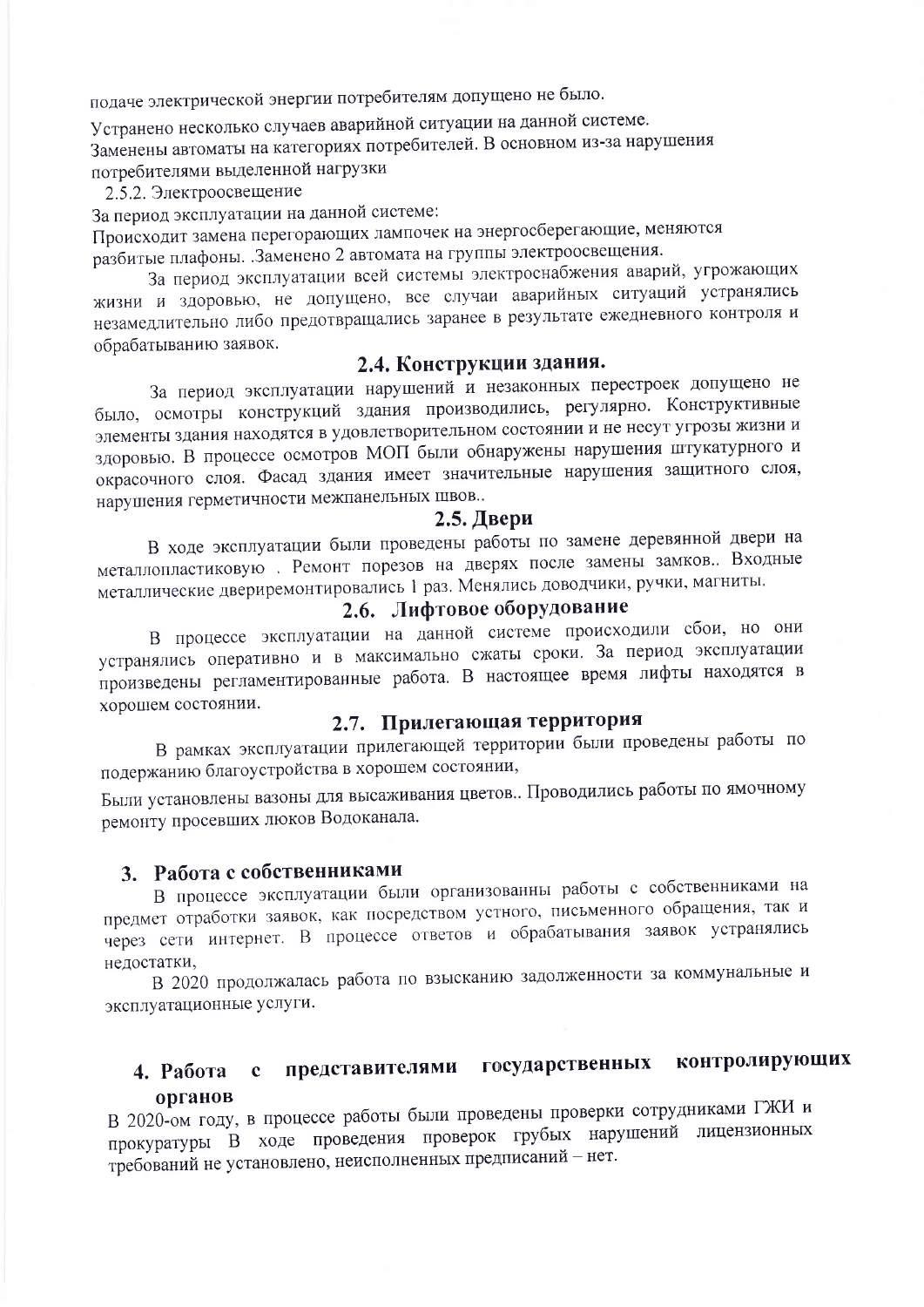Перечень заключенных договоров на обслуживание дома: 5.

| ГУП ТЭК СПБ                                              | Теплоснабжение                                                                                                                                                   |  |
|----------------------------------------------------------|------------------------------------------------------------------------------------------------------------------------------------------------------------------|--|
| ГУП ВОДОКАНАЛ САНКТ-                                     | Отпуск питьевой води и прием сточных вод                                                                                                                         |  |
| ПЕТЕРБУРГА<br>АО ПЕТЕРБУРГСКАЯ СБЫТОВАЯ                  | Энергоснабжение                                                                                                                                                  |  |
| <b>КОМПАНИЯ</b><br>ООО СИТИ-КЛИНИНГ<br>ООО КОМПАНИЯ СТЭК | Услуги по вывозу и размещению твердых<br>коммунальных и крупногабаритных<br>бытовых отходов, образованных<br>населением, проживающими в<br>многоквартирных домах |  |
|                                                          | Техническое обслуживание лифтов                                                                                                                                  |  |
| ООО Отис лифт<br><b>OOO ΓΚ ΗΕΒΑ</b>                      | Техническое обслуживание лифтовой<br>диспетчерской связи                                                                                                         |  |
| ООО "УНИВЕРСАЛГАЗСЕРВИС"                                 | Услуги по технич., аварийному<br>обслуживанию и ремонту внутридомового<br>газового оборудования                                                                  |  |
| OOO «MCK+»<br>ООО «Тепловижн Сервис»                     | Эксплуатационное обслуживание узла учета<br>тепловой энергии                                                                                                     |  |
| ООО "ТЕЛЕКОМ СЕРВИС"                                     | Услуги связи                                                                                                                                                     |  |
| ООО Экоконтроль                                          | Дератизация помещений                                                                                                                                            |  |
| <b>ООО «Эльтон»</b><br>ООО «Сезам»                       | Обслуживание ПЗУ (домофон)                                                                                                                                       |  |
| 000 "П.А.К.Т."                                           | Услуги радиовещания                                                                                                                                              |  |

## 6 Взаиморасчёты с контрагентами

| $\mathbf{u}_1$ DJUIND PHY<br>Поставщики<br>коммунальных услуг | Задолженность на<br>31.12.2020 |
|---------------------------------------------------------------|--------------------------------|
| ТЭК СПБ ГУП                                                   | 3 365 189.77                   |
| ВОДОКАНАЛ САНКТ-<br>ПЕТЕРБУРГА ГУП                            | 293 009,69                     |
| АО ПЕТЕРБУРГСКАЯ                                              | 43 528.73                      |
| СБЫТОВАЯ КОМПАНИЯ                                             | 318916,1                       |
| Контрагенты<br>Итого                                          | 4 020 704.29                   |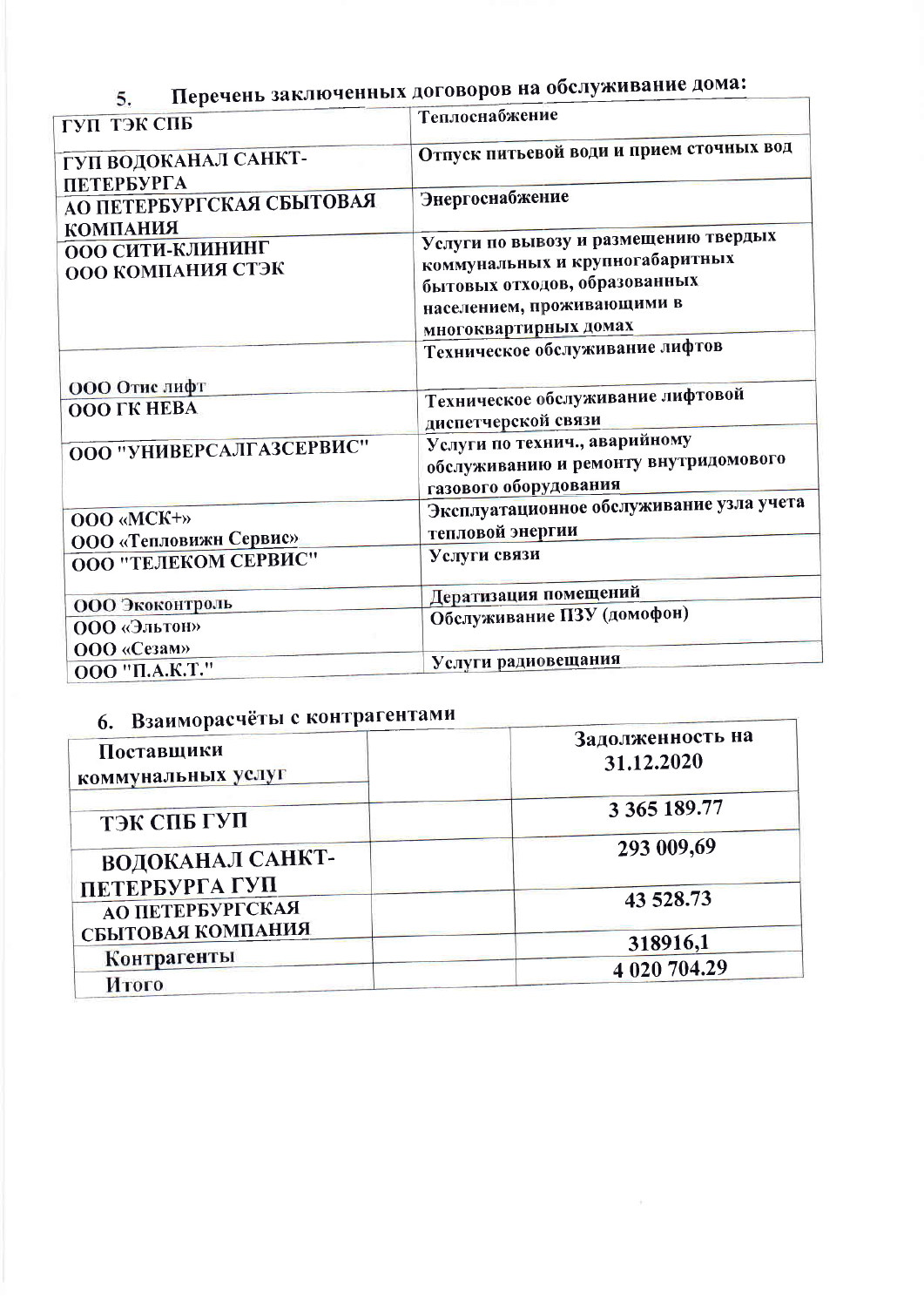# 7. Взаиморасчеты.

| Поступило на расчетный счет             | 13 080 828.29  |
|-----------------------------------------|----------------|
| в том числе:                            |                |
| коммунальные платежи:                   | 4 114 928.83   |
| Водоканал ВС                            | 989 370.49     |
| Водоканал ВО(ХВС)                       | 964 590.69     |
| Водоканал ВО(ГВС)                       | 585 472.59     |
| ГУП ТЭК (теплоэнергия)                  | 1 373 380.92   |
| AO <b>TICK</b>                          | 202 114,14     |
| Расход денежных средств составил всего: | 9 067 464,77 P |
| в том числе:                            |                |
| $-AO$ $\Pi$ $CK$                        | 393 517,09     |
| Водоканал ВС                            | 1 486 062,06   |
| Водоканал ВО                            | 2 421 632,34   |
| ГУП ТЭК                                 | 1 392 403,84   |
| -обслуживание расчетного счета          | 15 164 P       |
| -единый налог УСН                       | 196 242 P      |
| -госпошлина на суды                     | 249 220,04     |
| - договора с контрагентами              | 2 913 223,40   |
| Начислено организациями за год (счета)  | 3 940 844.77   |
| Водоканал ВС                            | 1 201 099,22   |
| Водоканал ВО                            | 1943 739,19    |
| АО ПСК                                  | 354 823,51     |
| ГУП ТЭК                                 | 441 182,14     |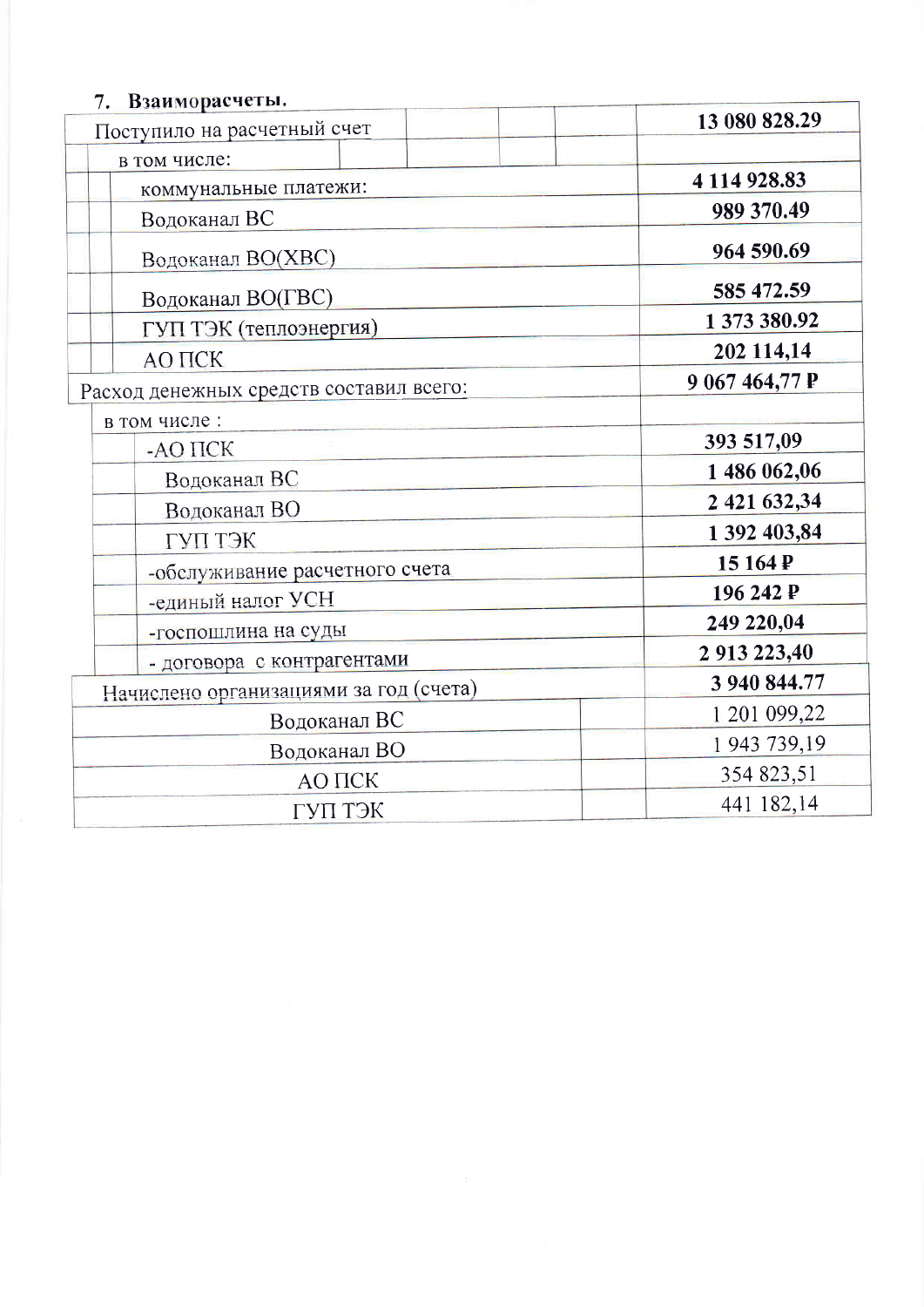| 8. Расчеты по коммунальным нем.                                                       |          |                     |
|---------------------------------------------------------------------------------------|----------|---------------------|
| Начислено жилищных и коммунальных платежей за 2020г.                                  |          | 17 974 111,38       |
| Оплачено за 2020г.                                                                    |          | 10 212 899,31       |
|                                                                                       | 28       | 806 417.95          |
|                                                                                       | 30       | 4 4 5 7 5 3 5 . 9 9 |
|                                                                                       | 32       | 3 839 801,22        |
|                                                                                       | Не жилые | 1 109 144,15        |
| Задолженность собственников по жилищных и                                             |          | 7761212,07          |
| коммунальным услугам за 2020г.                                                        |          |                     |
|                                                                                       | 28       | 5 032 887,99        |
|                                                                                       | 30       | 557 724.98          |
|                                                                                       | 32       | 1 538 290,71        |
|                                                                                       | Не жилые | 632 308,39          |
| Задолженность собственников по жилищных и<br>коммунальным услугам всего на 01.01.2021 |          | 19 189 858,67       |
|                                                                                       | 28       | 14 751 160.69       |
|                                                                                       | 30       | 979 135,35          |
|                                                                                       | 32       | 2 586 155,72        |
|                                                                                       | Не жилые | 873406,91           |

### ммунальным платежам.

# 9. Деятельность связанная с достижением целей управления

1. обеспечение поставки в многоквартирный дом коммунальных ресурсов в соответствии с проектом дома;

2. начисление и сбор платы со всех собственников жилых и нежилых помещений

ведение реестра собственников помещений (в соответствии с действующим  $\mathcal{E}$ законодательством);

контроль за своевременным внесением собственниками помещений установленных  $4.$ платежей и взносов;

5. обеспечение соблюдения прав и законных интересов собственников помещений в многоквартирном доме при установлении условий и порядка владения, пользования и распоряжения общей собственностью;

Ведение технической документации. 6

Заключение необходимых договоров с подрядными и субподрядными организациями на 7. выполнение специализированных работ и предоставление услуг.

Организация подготовки дома к сезонной эксплуатации. 8.

Учет договоров и соглашений, контроль за соблюдением условий заключенных  $Q_{\perp}$ договоров и соглашений.

10. Обеспечение собственников, арендаторов и нанимателей помещений в многоквартирном доме коммунальными и прочими услугами.

11. Контроль количества и качества предоставляемых услуг.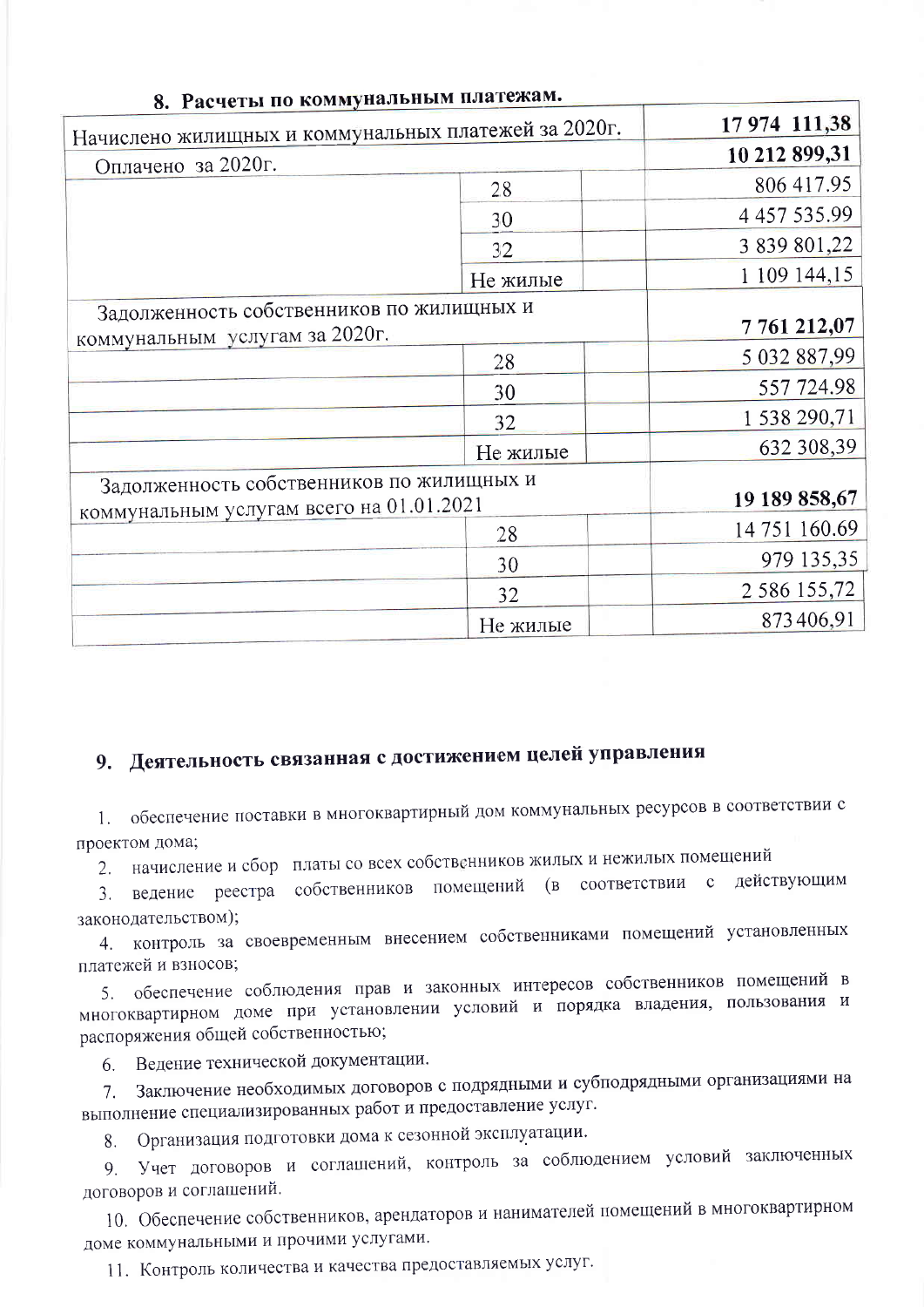12. Ведение расчетов оказываемые услуги и выполняемые работы.

13. Разработка и приведение счетов-квитанций на оплату в соответствии с действующим законодательством.

14. Организация и ведение приёма граждан

15. Подготовка объема работ по герметизации межпанельных стыков.

16. Организация и проведение ремонтных работ на системе отопления

17. Организация и проведение ремонтных работ по замене аварийных стояков и восстановление водоснабжения верхних квартир.

18. Организация и проведение косметического ремонта парадных, первых этажей и лифтовых холлов, мусороприёмных камер.

19. Размещение информации, документов в системах ГИС ЖКХ, Реформа жкх, портал администрации.

20. Подготовка и предъявление документов для проверки ГЖИ

21. Подготовка и предъявление документов для проверки Полицией по указанию прокуратуры.

# 10. Сведения о выполненных работах по содержанию и ремонту общего имущества в многоквартирном доме

10.1. За 2020 год управляющей организацией ООО «Инвестстрой» проведены следующие работы:

- 1. В связи с выходом из строя термостатического элемента регулятора температуры горячей воды была произведена покупка элемента и произведена установка в теплоцентре.
- 2. Замена деревянной двери на металлопластиковую в 8 парадной.
- 3. Косметический ремонт лестничных переходов в 5 парадной.
- 4. Ремонт фасадной стены с укладкой облицовочного камня со стороны заневского проспекта.
- 5. Косметический ремонт 1 и 2 этажа в 9 парадной.
- 6. Косметический ремонт мусороприёмной камеры в 1, 5, 6, 9 и 12 парадной.
- 7. Ремонт ступеней 5.6.7.8.12 парадной.
- 8. Выборочный ремонт коробов ливнестоков.
- 9. Ремонт трещин в квартирах 450 и 457.
- 10. Ремонт фасадной стены 9 парадной с расшивкой и заменой вилатерма, штукатуркой фасадной стены.
- 11. Проведение строительной экспертизы дефектов по предписанию государственной жилищной инспекции торцевой стены 9 парадной.
- 12. Замена деревянного заполнения на стеклопакеты первых двух этажей в 9, 10, 11, 12 парадной.
- 13. В связи с тем, что руководством ЖСК-128 и ТСЖ «Заневский 28-30-32» не были переданы паспорта на узлы учета тепловой энергии, во избежание начисления теплой энергии по нормативу, в интересах собственников, были изготовлены дубликаты паспортов.
- 14. ремонт балкона ограждения квартира 251 324 317 296 289 401 384 335 345 349 352 314 366, 373 328, 275, 436, 139, 146, 160, 212,
- 15. демонтаж балконных плит ограждения кв 125.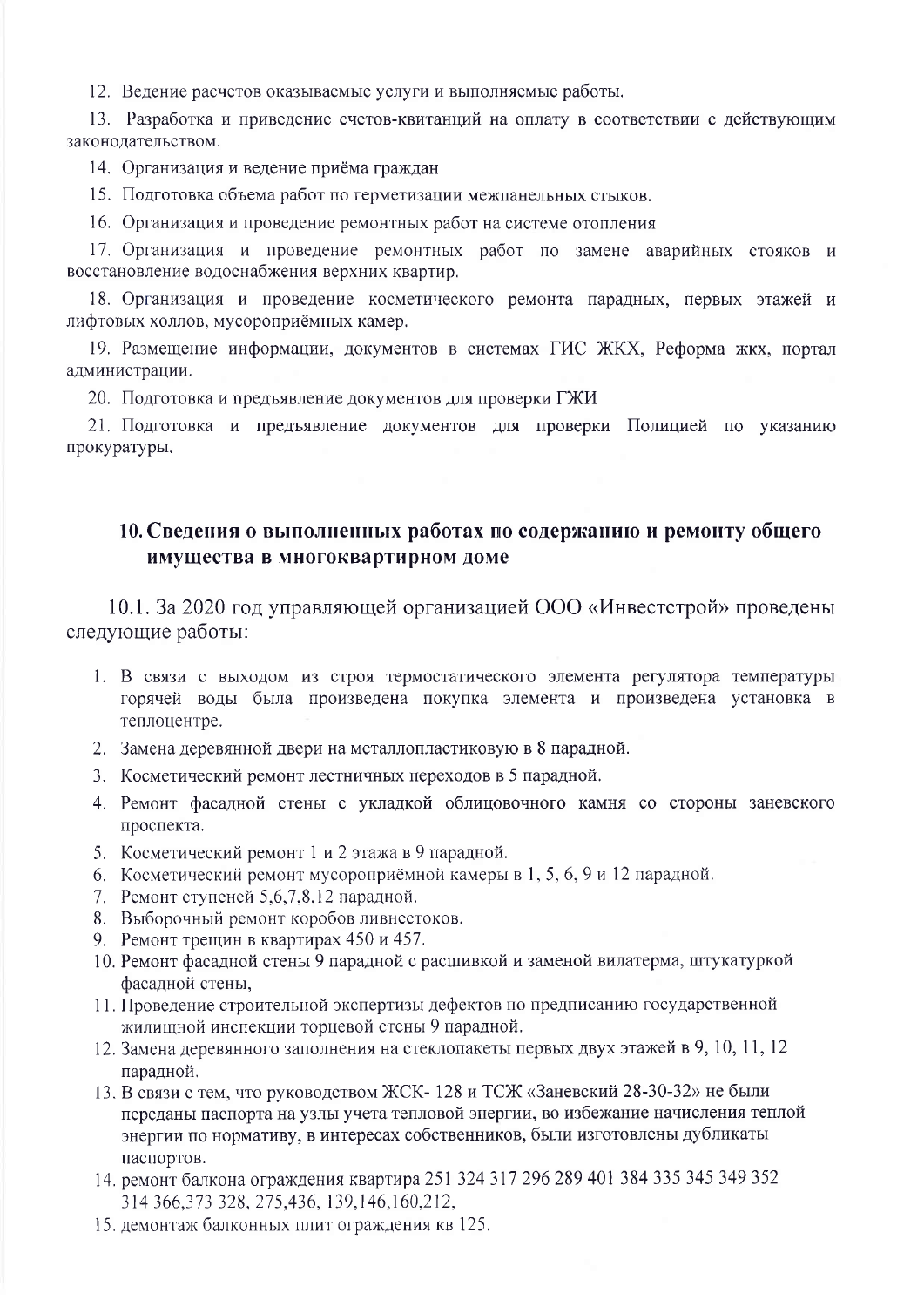10.2. В целью восстановления исправности и работоспособности общего имущества по текущему ремонту выполнены следующие работы:

- 1. Заменен счетчик водомера.
- 2. Покупка и укладка грязезащитного покрытия.
- 3. Покупка и укладка ковровых дорожек в лифтовых холлах (в 4 парадной через полгода кто то приватизировал).
- 4. Заменена автоматов в квартирных группах по заявкам квартир160 и т.д.
- 5. Проведена поверка счетчика водомера.
- 6. Проведены работы по замене стояков ХВС и ГВС в квартирах №№ 33, 40, 47, 54.
- 7. Произведена замена замков на входных дверях в технические помещения
- 8. Проведен ремонт крыши над библиотекой.
- 9. В зоне квартир 450, 457:
- і. произведена герметизация стыков стеновых панелей с расшивкой швов;
- іі. выполнена строительная экспертиза дефектов;
- ііі. установлены маяки в квартирах №№ 450, 457;
- іу. оштукатурен фасад на уровне 2 и 3 этажа;
- у. расчищены швы в зоне плиты перекрытия в квартирах  $N_2N_2450$ , 457;
- vi. швы заполнены раствором, оштукатурены и покрашены;
- 10. Проведен ремонт входных дверей в технические помещения.
- 11. Установлены информационные стенды.
- 12. Герметизация отверстий мусоропроводов;
- 13. Изготовление и установка отсутствующих ограждающих решеток на окнах (для предотвращения выпадения детей):
- 14. Монтаж видеокамер;
- 15. Ремонт крышек мусоропровода;
- 16. Установка ручек на входных дверях;
- 17. Ремонт отломанных решёток на окнах в парадных;
- 18. Ремонт доводчика;
- 19. В связи с тем что постоянно вскрывался выход на крышу, в подвал 1 пар. и выводилось из строя телевизионное оборудование была установлена видеокамера и проложено 400 метров видеокабеля.
- 20. В связи с неправильным монтажом предыдущей организацией, произведена установка кранов на розливе на полотенцесушитель под кв 223
- 21. Замена прибора УУТЭ
- 22. В связи с нашествием блох была произведена дезинсекция подвала 28.07, 05.08, 03.09, 16.09, 10.1212
- 23. замена участка канализации в 1 пар.
- 24. замена стояка холодного водоснабжения в магазине Дикси до подвала. Замена стояков квартиры 5 12 19
- 25. ремонт блока вызова домофона в парадной 3 по заявке квартиры 158, 162, 167
- 26. произведён монтаж установка решеток на лестничной клетке 3 парадной
- 27. этаж замена стояка квартира 308 301
- 28. оконные решетки, 3 парадной, 8 этаж.
- 29. демонтаж антенны тарелки с фасада со стороны заневского проспекта на 9 этаже
- 30. ремонт канализационного стояка квартира 225
- 31. ремонт канализационного стояка магазине альпиндустрия со вскрытием и заменой выпуска вместо трубы
- 32. замена стояка квартиры 435
- 33. в связи с тем, что счетчик водомера 12 парадной показывал нестабильный данные